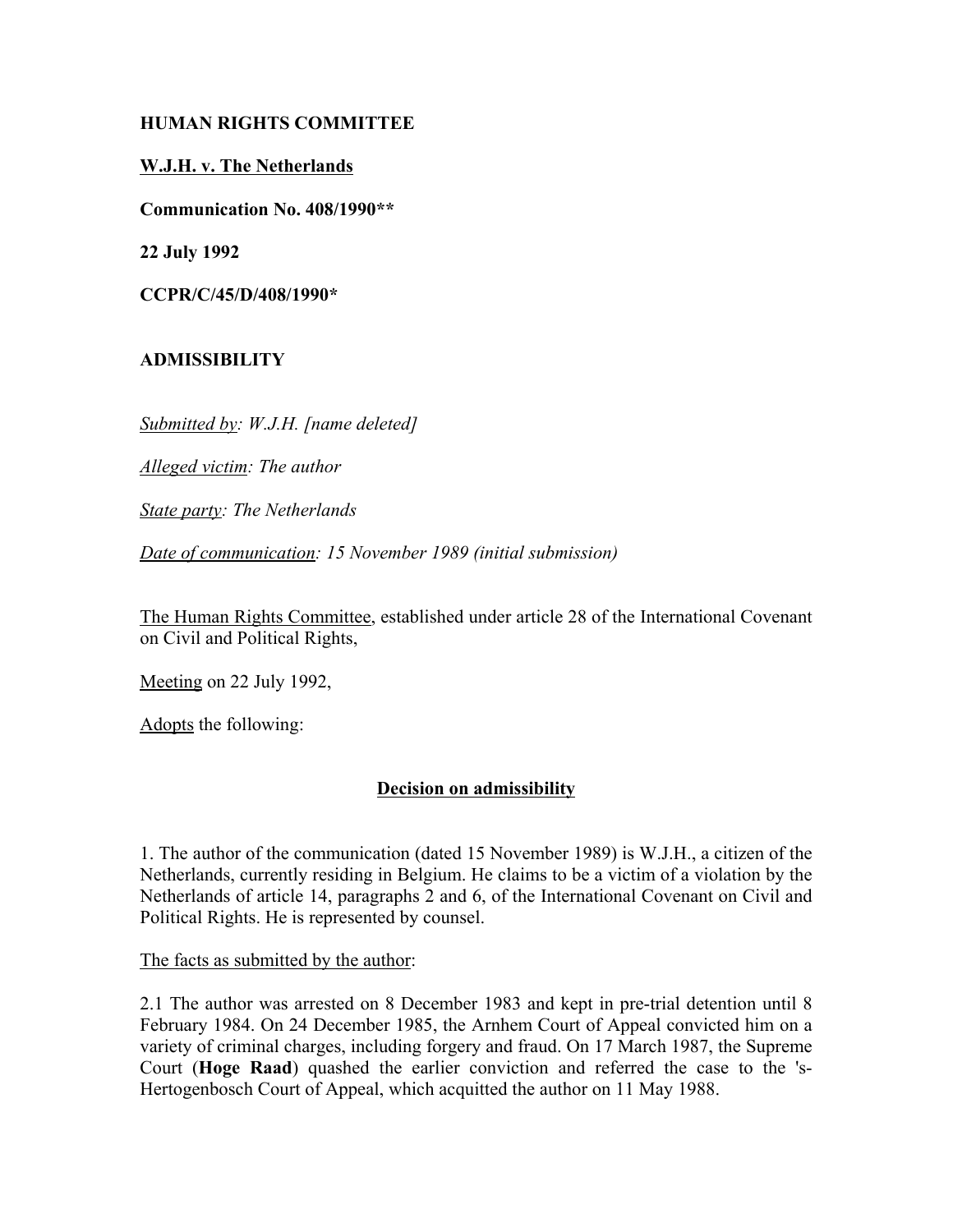2.2 Pursuant to sections 89 and 591a of the Code of Criminal Procedure, the author subsequently filed a request with the 's-Hertogenbosch Court of Appeal for award of compensation for damages resulting from the time spent in pre-trial detention and for the costs of legal representation. Section 90, paragraph 1, of the Code of Criminal Procedure provides that, after an acquittal, the Court may grant compensation for reasons of equity. On 21 November 1988, the Court of Appeal rejected the author's request. The Court was of the opinion that it would not be fair to grant compensation to the author, since his acquittal was due to a procedural error; it referred in this context to the judgment of the Arnhem Court of Appeal of 24 December 1985, by which the author was convicted on the basis of evidence that later was found to have been irregularly obtained.

2.3 The author claims that, as no legal remedy for the denial of compensation is available, domestic remedies have been exhausted.

# The complaint:

3.1 The author claims that the 's-Hertogenbosch Court of Appeal, by its decision of 21 November 1988, violated his right to be considered innocent, pursuant to article 14, paragraph 2, of the Covenant. He submits that, since he was not found guilty by the court, he should not suffer financial damage as a result of the institution of criminal proceedings against him.

3.2 He further contends that the failure to grant him compensation constitutes a violation of article 14, paragraph 6, of the Covenant. He claims that the judgment of the Arnhem Court of Appeal of 24 December 1985 was a final decision within the meaning of article 14, paragraph 6, because it was the judgment of the highest factual instance. In this context, he argues that the subsequent judgments acquitting the author, constitute "new facts" within the meaning of article 14, paragraph 6. He finally claims that his pre-trial detention should be considered equivalent to "punishment" in said paragraph.

# The State party's observations and author's comments:

4.1 By submission of 9 July 1991 the State party argues that the communication is inadmissible on the ground of non-exhaustion of domestic remedies. It submits that the author did not invoke article 14, paragraph 6, of the Covenant when requesting compensation, but only argued that doubt concerning guilt orinnocence should not be allowed to influence his right to compensation under article 89 of the Code of Criminal Procedure. The State party further contends that the author could, pursuant to article 1401 of the Civil Code, have demanded compensation in a civil action.

4.2 The State party also argues that article 14, paragraphs 2 and 6, of the Covenant does not apply to the author's case, and that the communication is therefore inadmissible as incompatible with the provisions of the Covenant under article 3 of the Optional Protocol.

4.3 The State party submits that the presumption of innocence, within the meaning of article 14, paragraph 2, does not preclude the imposition of pre-trial detention; it refers in this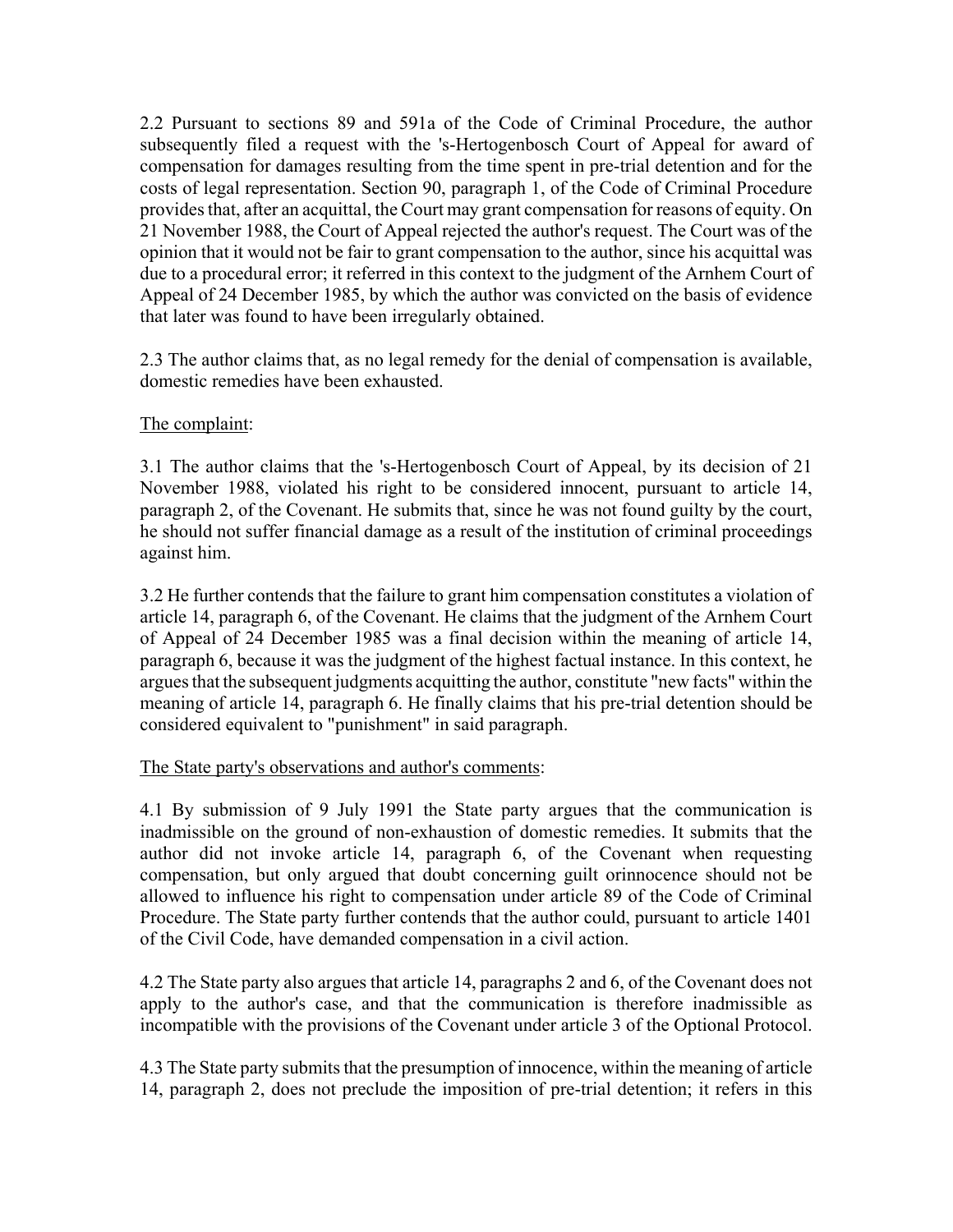connection to article 9, paragraph 3, of the Covenant. It states that the author did not submit that his detention was unlawful and argues that no provision of the Covenant grants an accused the right to compensation for having undergone lawful pre-trial detention, in the event that he is subsequently acquitted.

4.4 The State party further notes that the judgment of the Supreme Court of 17 March 1987 cannot be regarded as a "new fact" within the meaning of article 14, paragraph 6, but that it is the outcome of an appeal and as such a continuation of the proceedings concerning the facts conducted before the lower courts. It also argues that, since an appeal to the Supreme Court is the final domestic remedy, the judgment of the Arnhem Court of Appeal of 24 December 1985 cannot be regarded as a "final decision". Finally, it contends that pre-trial detention cannot be considered as punishment within the meaning of article 14, paragraph 6, as it is an initial coercive measure and not imposed as a result of a conviction.

5.1 In his reply to the State party's observations, the author contests that a civil action under article 1401 of the Civil Code is available to him. He submits that a civil claim for compensation is only possible in case of governmental tort and refers in this connection to a judgment of the Supreme Court of 7 April 1989. Since his pre-trial detention is to be considered lawful, the question of tort does not arise in his case. He further submits that it is highly unlikely that a civil court will refute the criminal court's judgment.

5.2 The author also states that he was not obliged to invoke the specific articles of the Covenant during the court proceedings. In this context, he refers to the Committee's Views in communication No.  $305/1988$ <sup>1</sup>. He submits that his argument that doubt about guilt or innocence should not be allowed to influence his right to compensation, clearly referred to the **presumptio innocentiae**, as reflected in article 14, paragraph 2.

5.3 The author submits that the interpretation by the State party of article 14, paragraphs 2 and 6, is too restrictive. He argues that there is no reason to make a distinction between a reversal of a conviction and an acquittal on appeal, as far as compensation for damages is concerned. He further stresses that an accused, who has not been proved guilty according to the law, should not bear the costs incurred in connection with the criminal prosecution. In this connection, he submits that his acquittal was exclusively due to the legal assistance provided by his counsel. He argues that under these circumstances the principle of fair procedure implies that the acquitted accused cannot be burdened with the costs of the defence.

#### Issues and proceedings before the Committee:

6.1 Before considering any claims contained in a communication, the Human Rights Committee must, in accordance with rule 87 of its rules of procedure, decide whether or not it is admissible under the Optional Protocol to the Covenant.

6.2 With respect to the author's allegation of a violation of the principle of presumption of innocence enshrined in article 14, paragraph 2, of the Covenant, the Committee observes that this provision applies only to criminal proceedings and not to proceedings for compensation;